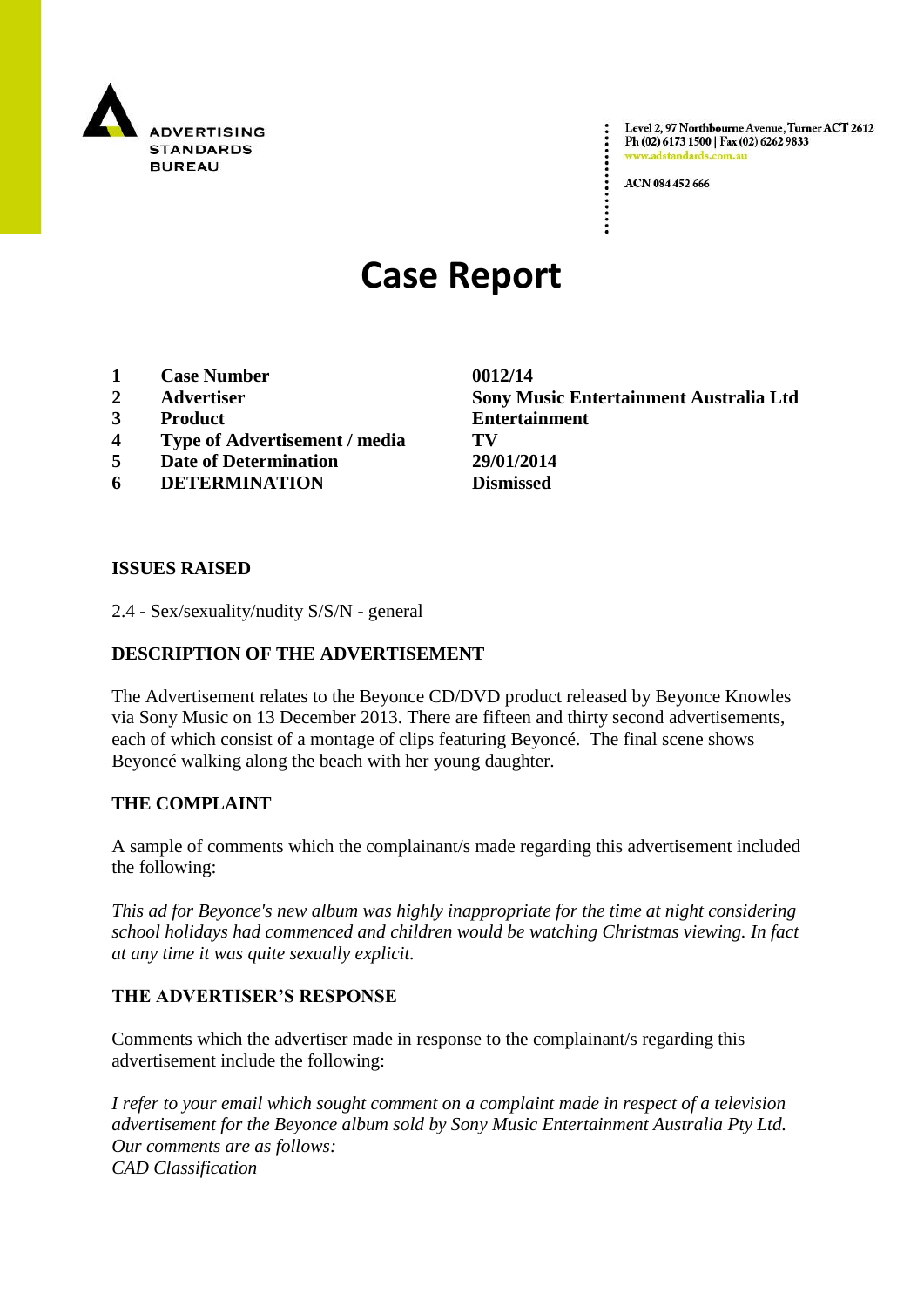*The advertisements were reviewed and classified by CAD under two separate reference numbers:*

*1019759 – in respect of the digital retailer tagged 15 and 30 second advertisements; and 1019940 – in respect of the physical retailer tagged 15 and 30 second advertisements. Each of the 15 second advertisements was given a "W" classification. Each of the 30 second advertisements was given a "PG" classification. Relevantly, we note that a "PG" classification permits broadcast of the advertisements between 7:00pm and 6:00am on weekdays and between 10:00am and 6:00am on weekends.*

*The Complaint*

*Based on the information provided to us in your email, we understand that the complaint relates to a broadcast of the 30 second advertisement at 8:00pm on Friday 20 December 2013. We note that the complaint consists of three points:*

*1. That the advertisement was "highly inappropriate for the time at night";*

*2. That "children would be watching"; and*

*3. That it was "quite sexually explicit".*

*Sony Response*

*Sony's response in respect of each item outlined above is as follows:*

*1. We disagree that the advertisement was "highly inappropriate for the time at night" purely by virtue of the advertisement being broadcast in accordance with the classification given by CAD, as referred to above. We have complied with our obligations in respect of this classification.*

*2. We acknowledge that it is likely that children would be watching television at 8:00pm on a Friday night. However we note that the advertisement could not be considered an Advertising or Marketing Communication to Children (as that term is defined in the AANA Code of Ethics (the Code)) and that the Product is not a good, service or facility targeted toward, or which has principal appeal to, children. As set out in the following point, we do not consider that the advertisement is inappropriate for the time slot.*

*3. We disagree that the advertisement is "quite sexually explicit". The advertisement consists of a significant number of rapid-fire images followed by a lingering shot of Beyonce walking along a beach with her daughter. These images were deemed appropriate for a PG classification by CAD. All images are thematically relevant to the advertisement, which is* 

*intended to demonstrate the fullness and complexity of Beyonce as a mature woman and mother (which are also core themes of the Product being advertised). None of the images are "explicit", and no specific focus is given to any image other than the lingering final shot. To describe the other images as "fleeting" would be an understatement.*

*We note that we have been asked to comment specifically in respect of Section 2.4 of the Code, which states:*

*Advertising or Marketing Communications shall treat sex, sexuality and nudity with sensitivity to the relevant audience.*

*We reiterate that the advertisement was classified PG by CAD and that we have complied with the restrictions of that classification. Clearly it is contemplated by such classification that children may be exposed to the advertisement, and on that basis we must assume that CAD deems the advertisement suitable for viewing by children under appropriate conditions. We also reiterate that children are not the target of the advertisement, and that sex and sexuality have been dealt with appropriately and with sensitivity to the relevant audience (as set out in point 3 above).*

*Conclusion*

*We do not believe that the advertisement contravenes the AANA Code of Ethics and respectfully request that the complaint be dismissed.*